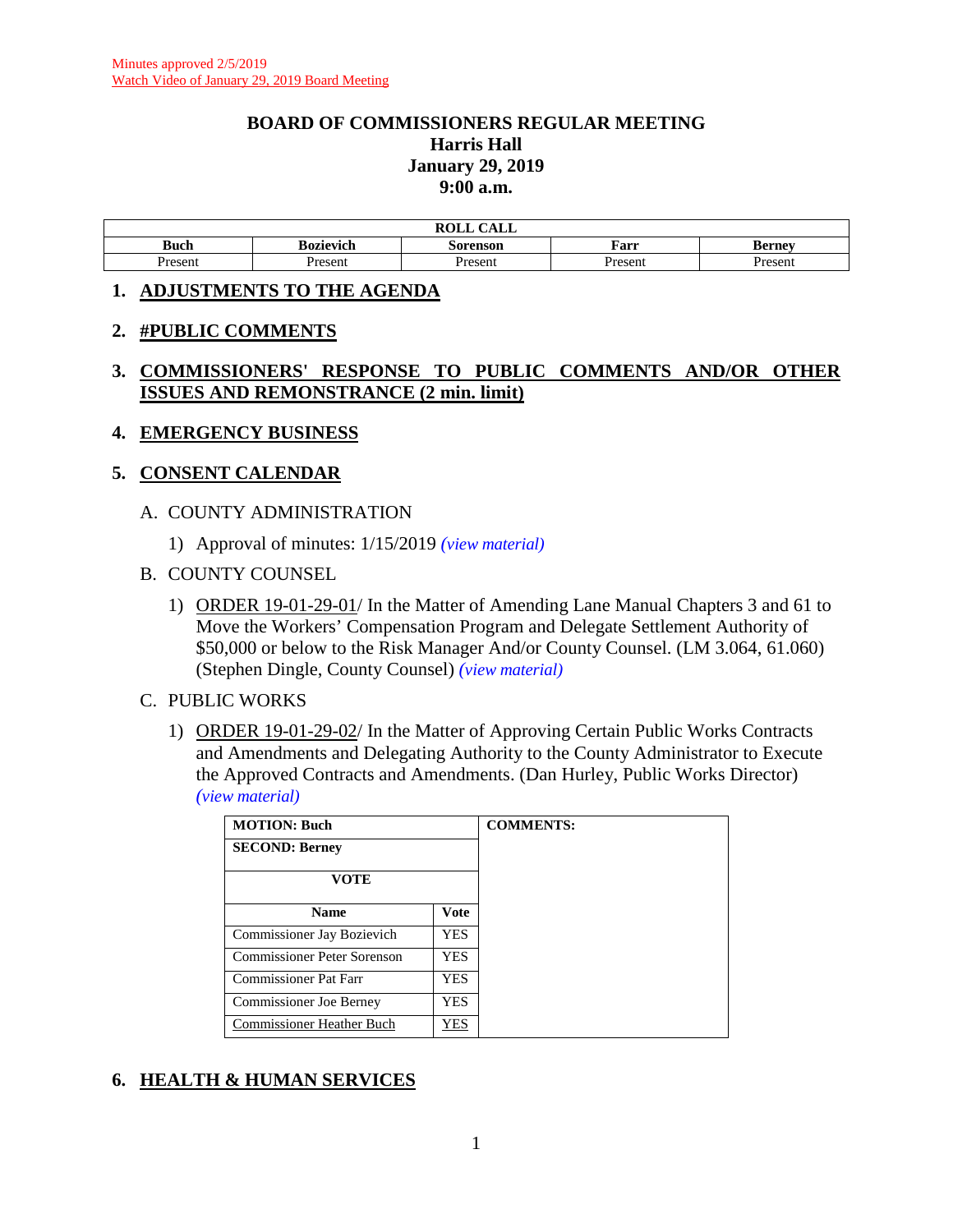A. REPORT/ DISCUSSION/ In the Matter of Determining the Potential Use of the Lane County Armory. (Karen Gaffney, Director; Andrea Muzikant, Assistant Director) (estimate 20 minutes) *(view [material\)](http://www.lanecounty.org/UserFiles/Servers/Server_3585797/File/Government/BCC/2019/2019_AGENDAS/012919agenda/T.6.A.pdf)*

**COMMENTS: Direction was given to staff to pursue Option 1 and Option 2 together.** *1. Direct staff to continue work with architects to develop and evaluate options for future Board consideration in moving H&HS Developmental Disabilities and Quality and Compliance divisions onto that site. 2. Direct staff to publish a Request for Offers to solicit interest to lease the Armory to a local organization for up to one year, to provide sufficient time for the County to fully assess permanent site usage.*

# **7. COUNTY COUNSEL**

A. Announcements

# **8. COUNTY ADMINISTRATION**

- A. Announcements
- B. SECOND READING AND PUBLIC HEARING/ ORDINANCE 19-01/ In The Matter of Amending Lane Code Chapter 4 to Add Limitations on General Bond Issuances for the Lane County Courthouse Replacement Project (LC 4.800 – 4.820). (Steve Mokrohisky, County Administrator; James Chaney, Assistant County Counsel) (estimate 60 minutes) (**10:00 a.m. Time Certain)** *[\(view1/15/19](http://www.lanecounty.org/UserFiles/Servers/Server_3585797/File/Government/BCC/2019/2019_AGENDAS/011519agenda/T.7.C.pdf) material)*

| <b>MOTION: Bozievich</b><br><b>SECOND: Berney</b><br><b>VOTE</b> |      | <b>COMMENTS: Second reading</b><br>approved as amended, setting third<br>reading for February 12 <sup>th</sup> . |
|------------------------------------------------------------------|------|------------------------------------------------------------------------------------------------------------------|
| <b>Name</b>                                                      | Vote |                                                                                                                  |
| Commissioner Jay Bozievich                                       | YES. |                                                                                                                  |
| <b>Commissioner Peter Sorenson</b>                               | YES. |                                                                                                                  |
| <b>Commissioner Pat Farr</b>                                     | YES. |                                                                                                                  |
| <b>Commissioner Joe Berney</b>                                   | YES. |                                                                                                                  |
| <b>Commissioner Heather Buch</b>                                 | YES. |                                                                                                                  |

C. PUBLIC COMMENT AND POSSIBLE ACTION ORDER 19-01-29-03/ In the Matter of Referring a General Obligation Bond to the Voters of Lane County to Construct a New County Courthouse to Improve Safety, Accessibility, Efficiency, and Service. (Steve Mokrohisky, County Administrator; James Chaney, Assistant County Counsel) (estimate 30 minutes) *(view [material\)](http://www.lanecounty.org/UserFiles/Servers/Server_3585797/File/Government/BCC/2019/2019_AGENDAS/012919agenda/T.8.C.pdf)*

| <b>MOTION: Bozievich</b> | <b>COMMENTS:</b> After the vote,                                       |
|--------------------------|------------------------------------------------------------------------|
| <b>SECOND: Buch</b>      | additional discussion took place<br>regarding a voter's pamphlet or an |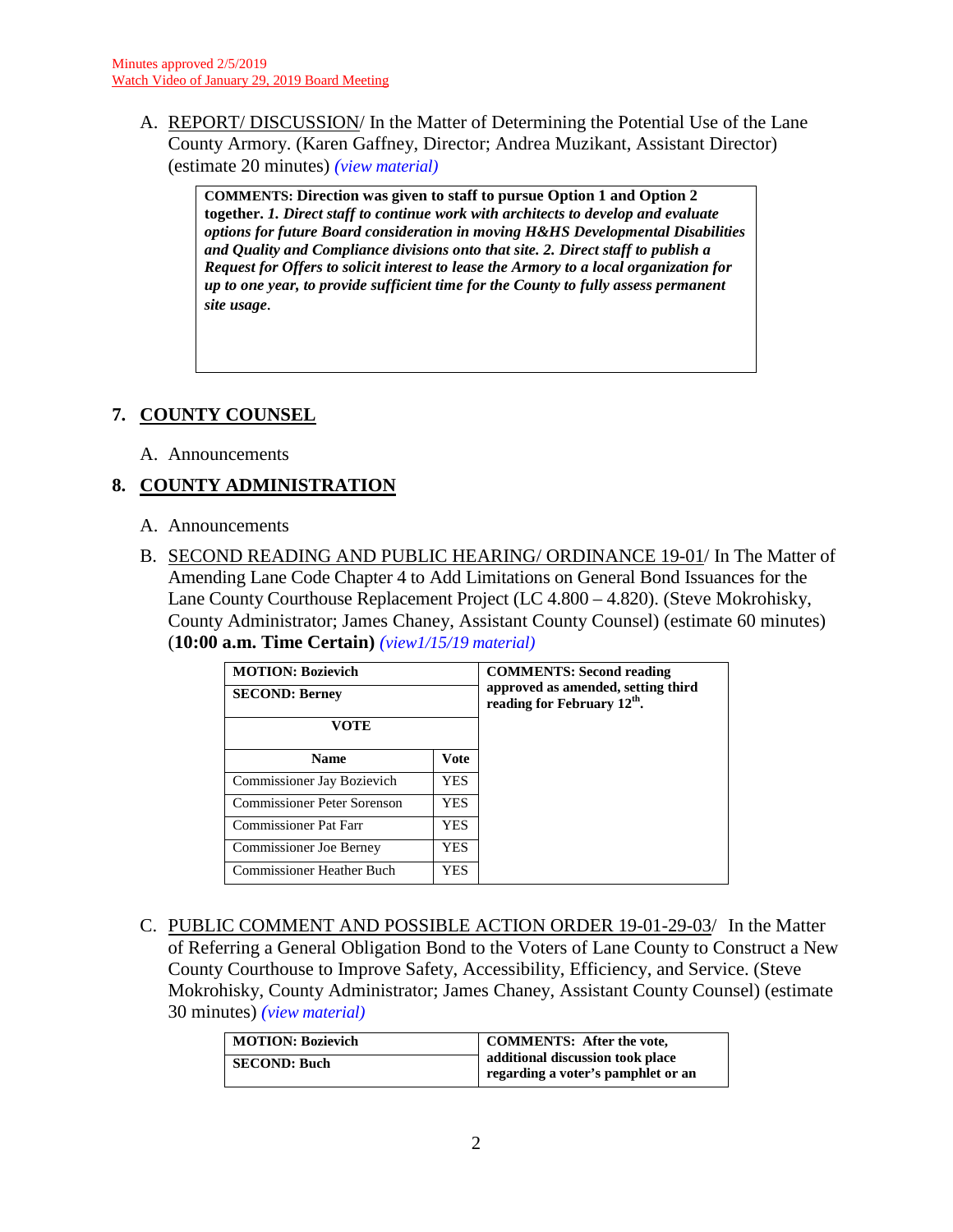| VOTE                               |             | information packet. Commissioner<br><b>Berney motioned for an informational</b>                                                                                               |
|------------------------------------|-------------|-------------------------------------------------------------------------------------------------------------------------------------------------------------------------------|
| <b>Name</b>                        | <b>Vote</b> | pamphlet, seconded by Commissioner                                                                                                                                            |
| Commissioner Jay Bozievich         | <b>YES</b>  | Bozevich. Motion failed. 2-3, No:<br>Farr, Buch, Sorenson. Motion was                                                                                                         |
| <b>Commissioner Peter Sorenson</b> | <b>YES</b>  | made by Commissioner Buch to run                                                                                                                                              |
| <b>Commissioner Pat Farr</b>       | <b>YES</b>  | the election with a County Voters                                                                                                                                             |
| Commissioner Joe Berney            | <b>YES</b>  | Pamphlet for the May 21 <sup>st</sup> election,<br>seconded by Commissioner Farr.                                                                                             |
| <b>Commissioner Heather Buch</b>   | <b>YES</b>  | Motion passed 3-2, No: Bozievich and                                                                                                                                          |
|                                    |             | Berny. Motion was made to postpone<br>consideration of order 12-01-29-03 by                                                                                                   |
|                                    |             | <b>Bozievhch and seconded by Berney to</b>                                                                                                                                    |
|                                    |             | have this return on 2/26 for final<br>approval. Staff would continue to<br>work on language and bring the order<br>back for final approval. Vote to<br>reconsider passed 5-0. |

D. ORDER 19-01-29-04/ In the Matter of Approving the Technical Assistance Collaborative (TAC) Report; Directing the County Administrator to Work with the City Manager to Establish a Framework and Plan for Implementing the TAC Report; Establish a Steering Committee to Provide Feedback During Development of the Implementation Plan. (Steve Mokrohisky, County Administrator) (estimate 10 minutes) *[\(view 10/10/18 material\)](http://www.lanecounty.org/UserFiles/Servers/Server_3585797/File/Government/BCC/2018/2018_AGENDAS/100918agenda/W.2.A.pdf) [\(view 1/22/19 JEO agenda packet\)](http://www.lanecounty.org/UserFiles/Servers/Server_3585797/File/Government/BCC/2019/2019_AGENDAS/012219agenda/W.A.pdf) (view [material\)](http://www.lanecounty.org/UserFiles/Servers/Server_3585797/File/Government/BCC/2019/2019_AGENDAS/012919agenda/T.8.D.pdf)*

| <b>MOTION: Farr</b><br><b>SECOND: Buch</b><br>VOTE |             | <b>COMMENTS:</b> Need to change the<br>word approve to accept.<br><b>Commissioner Buch motioned to</b><br>appoint Commissioner Farr and Buch<br>to serve on the TAC committee |
|----------------------------------------------------|-------------|-------------------------------------------------------------------------------------------------------------------------------------------------------------------------------|
| <b>Name</b>                                        | <b>Vote</b> | steering committee. Motion by Buch,<br>second by Bozievich. Passed 5-0.                                                                                                       |
| Commissioner Jay Bozievich                         | <b>YES</b>  |                                                                                                                                                                               |
| <b>Commissioner Peter Sorenson</b>                 | <b>YES</b>  |                                                                                                                                                                               |
| <b>Commissioner Pat Farr</b>                       | YES         |                                                                                                                                                                               |
| <b>Commissioner Joe Berney</b>                     | <b>YES</b>  |                                                                                                                                                                               |
| <b>Commissioner Heather Buch</b>                   | YES         |                                                                                                                                                                               |

## **9. COMMISSIONERS' BUSINESS**

- A. Announcements
- B. Agenda Team Requests / Work Session Requests

## **10. EXECUTIVE SESSION as per ORS 192.660**

(BCC Conference Room)

#### **11. OTHER BUSINESS**

**Recess**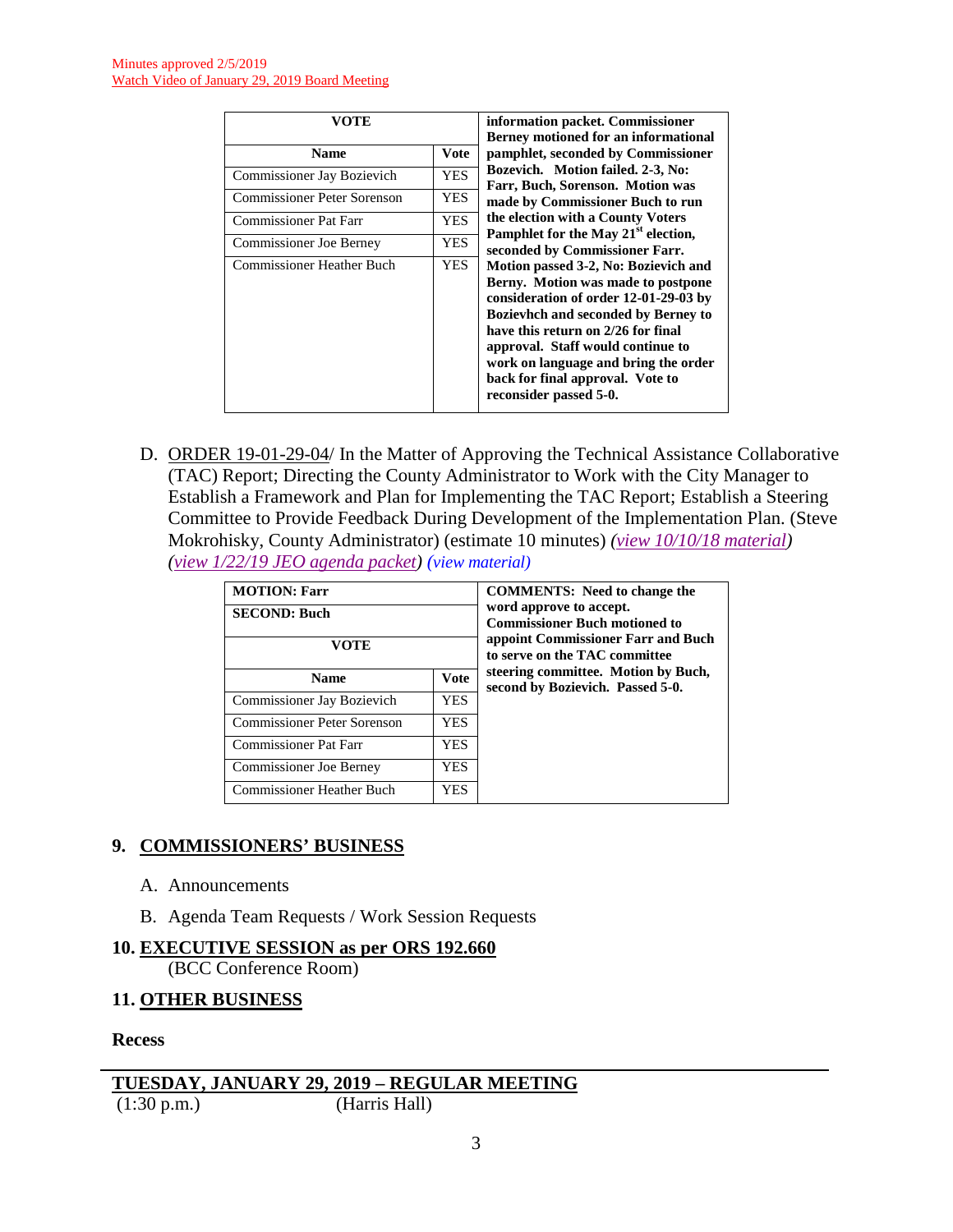## **12. PUBLIC WORKS**

A. SECOND READING AND PUBLIC HEARING / ORDINANCE NO. PA 1365/ In the Matter of Amending The Rural Comprehensive Plan To Redesignate Land From "Forest Land" To "Marginal Land", To Rezone Land From "Impacted Forest Land (F-2)" To "Marginal Land (ML)", And Adopting Savings And Severability Clauses. (File 509-PA16- 05291; Applicant: Martinez) (PM &NBA 01/15/2019) (Anne Davies, LCOG, Principal Attorney, Rachel Serslev, Planner) (estimate 45 minutes)

*[\(view material part 1\)](http://www.lanecounty.org/UserFiles/Servers/Server_3585797/File/Government/BCC/2019/2019_AGENDAS/011519agenda/T.13.A_Part1.pdf) [\(view material part 2\)](http://www.lanecounty.org/UserFiles/Servers/Server_3585797/File/Government/BCC/2019/2019_AGENDAS/011519agenda/T.13.A_Part2.pdf) [\(view material part 3\)](http://www.lanecounty.org/UserFiles/Servers/Server_3585797/File/Government/BCC/2019/2019_AGENDAS/011519agenda/T.13.A_Part3.pdf)  [\(view material part 4\)](http://www.lanecounty.org/UserFiles/Servers/Server_3585797/File/Government/BCC/2019/2019_AGENDAS/011519agenda/T.13.A_Part4.pdf) [\(view material part 5\)](http://www.lanecounty.org/UserFiles/Servers/Server_3585797/File/Government/BCC/2019/2019_AGENDAS/011519agenda/T.13.A_Part5.pdf)*

| <b>MOTION: Bozievich</b>           |                | <b>COMMENTS:</b> Close the public record                                |
|------------------------------------|----------------|-------------------------------------------------------------------------|
| <b>SECOND: Farr</b>                |                | and set third reading for February<br>$12th$ , 2019 with the changes as |
| <b>VOTE</b>                        |                | discussed in the motion.                                                |
| <b>Name</b>                        | Vote           |                                                                         |
| <b>Commissioner Jay Bozievich</b>  | <b>YES</b>     |                                                                         |
| <b>Commissioner Peter Sorenson</b> | N <sub>O</sub> |                                                                         |
| <b>Commissioner Pat Farr</b>       | <b>YES</b>     |                                                                         |
| <b>Commissioner Joe Berney</b>     | YES.           |                                                                         |
| Commissioner Heather Buch          | N <sub>O</sub> |                                                                         |

B. SECOND READING AND PUBLIC HEARING / ORDINANCE NO. PA 1366/ In the Matter of Amending the Rural Comprehensive Plan to Redesignate Land from "Rural Residential" to "Rural Commercial," to Rezone Land from "Rural Residential (RR-5)" to "Rural Commercial (RC)," and Adopting Savings and Severability Clauses. (File No. 509- PA17-05144; Applicant: On The Way, Inc.) (PM &NBA 01/15/2019) (Anne Davies, LCOG, Principal Attorney, Amber Bell, Senior Planner) (estimate 45 minutes) *(view [1/15/19 material\)](http://www.lanecounty.org/UserFiles/Servers/Server_3585797/File/Government/BCC/2019/2019_AGENDAS/011519agenda/T.13.B.pdf) [\(view material submitted 1/29/19\)](http://www.lanecounty.org/UserFiles/Servers/Server_3585797/File/Government/BCC/2019/2019_AGENDAS/012919agenda/T.12.BSupp.pdf)*

| <b>MOTION: Farr</b><br><b>SECOND: Bozievich</b><br>VOTE |                | <b>COMMENTS: Farr motioned to</b><br>approve the order as written. This<br>motion failed. Commissioner Berney<br>made a motion (Buch second) to close<br>the record and public hearing and |
|---------------------------------------------------------|----------------|--------------------------------------------------------------------------------------------------------------------------------------------------------------------------------------------|
| <b>Name</b>                                             | <b>Vote</b>    | bring this time back for a third<br>reading and deliberations on February                                                                                                                  |
| Commissioner Jay Bozievich                              | <b>YES</b>     | 26 <sup>th</sup> . Motion to return for a third                                                                                                                                            |
| <b>Commissioner Peter Sorenson</b>                      | N <sub>O</sub> | reading passed 5-0.                                                                                                                                                                        |
| Commissioner Pat Farr                                   | <b>YES</b>     |                                                                                                                                                                                            |
| Commissioner Joe Berney                                 | N <sub>O</sub> |                                                                                                                                                                                            |
| <b>Commissioner Heather Buch</b>                        | N <sub>O</sub> |                                                                                                                                                                                            |

C. THIRD READING AND CONTINUED PUBLIC HEARING/ ORDINANCE NO 18-11/ In the Matter of Amending Lane Code Chapter 3 to Update Small and Large Gathering License Requirements. (LC 3.995) **AND**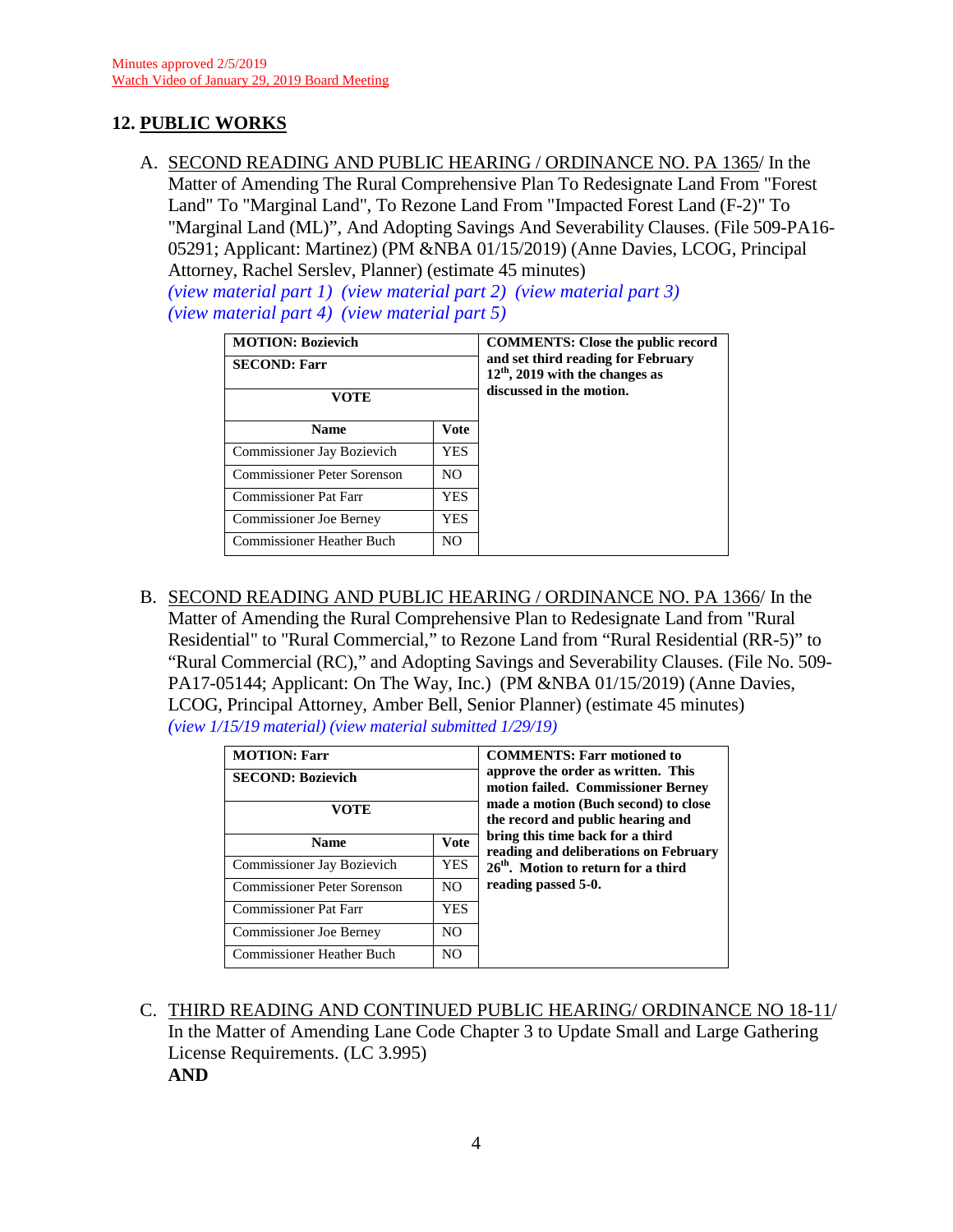ORDER 18-12-18-13/ In the Matter of Amending Lane Manual Chapter 5 to Revise Provisions Pertaining to Monetary Penalties Related to Gatherings. (LM 5.020) (PM & NBA 12/04/2018, 12/18/2018) (Keir Miller, Planning Supervisor) (estimate 45 minutes) *(view [12/4/18 material\)](http://www.lanecounty.org/UserFiles/Servers/Server_3585797/File/Government/BCC/2018/2018_AGENDAS/120418agenda/T.13.B.pdf) (view [material\)](http://www.lanecounty.org/UserFiles/Servers/Server_3585797/File/Government/BCC/2019/2019_AGENDAS/012919agenda/T.12.C.pdf)*

|  | <b>COMMENTS:</b> No motion was made on this item. Item dies for lack of motion. |  |
|--|---------------------------------------------------------------------------------|--|
|  |                                                                                 |  |
|  |                                                                                 |  |
|  |                                                                                 |  |
|  |                                                                                 |  |
|  |                                                                                 |  |
|  |                                                                                 |  |
|  |                                                                                 |  |
|  |                                                                                 |  |

D. ORDER 19-01-29-05/ In the Matter of Electing Whether or Not to Hear an Appeal of a Hearings Official Decision Affirming the Planning Director's Decision to Approve a Replacement Dwelling in the Exclusive Farm Use Zone (E-40) on Tax Lot 1400, Assessor's Map 20-05-13. (File No. 509-PA17-05908; Doughty) (Rachel Serslev, Planner) (estimate 15 minutes) *(view [material\)](http://www.lanecounty.org/UserFiles/Servers/Server_3585797/File/Government/BCC/2019/2019_AGENDAS/012919agenda/T.12.D.pdf)*

| <b>MOTION: Farr</b><br><b>SECOND: Bozievich</b><br>VOTE |                 | <b>COMMENTS:</b> Motion to set an on<br>the record hearing for February $26th$ ,<br>1:30 p.m. Time Certain. |
|---------------------------------------------------------|-----------------|-------------------------------------------------------------------------------------------------------------|
| <b>Name</b>                                             | <b>V</b> ote    |                                                                                                             |
| Commissioner Jay Bozievich                              | Choose an item. |                                                                                                             |
| <b>Commissioner Peter Sorenson</b>                      | Choose an item. |                                                                                                             |
| <b>Commissioner Pat Farr</b>                            | Choose an item. |                                                                                                             |
| <b>Commissioner Joe Berney</b>                          | Choose an item. |                                                                                                             |
| Commissioner Heather Buch                               | Choose an item. |                                                                                                             |

# **13. REVIEW ASSIGNMENTS**

**14. EXECUTIVE SESSION as per ORS 192.660)**

(BCC Conference Room)

## **15. OTHER BUSINESS**

#### **Adjourn**

## **TUESDAY, JANUARY 29, 2019 – BOARD OF HEALTH**

(Following BCC Meeting) (Harris Hall)

# **1. ADJUSTMENTS TO THE AGENDA**

**2. #PUBLIC COMMENTS**